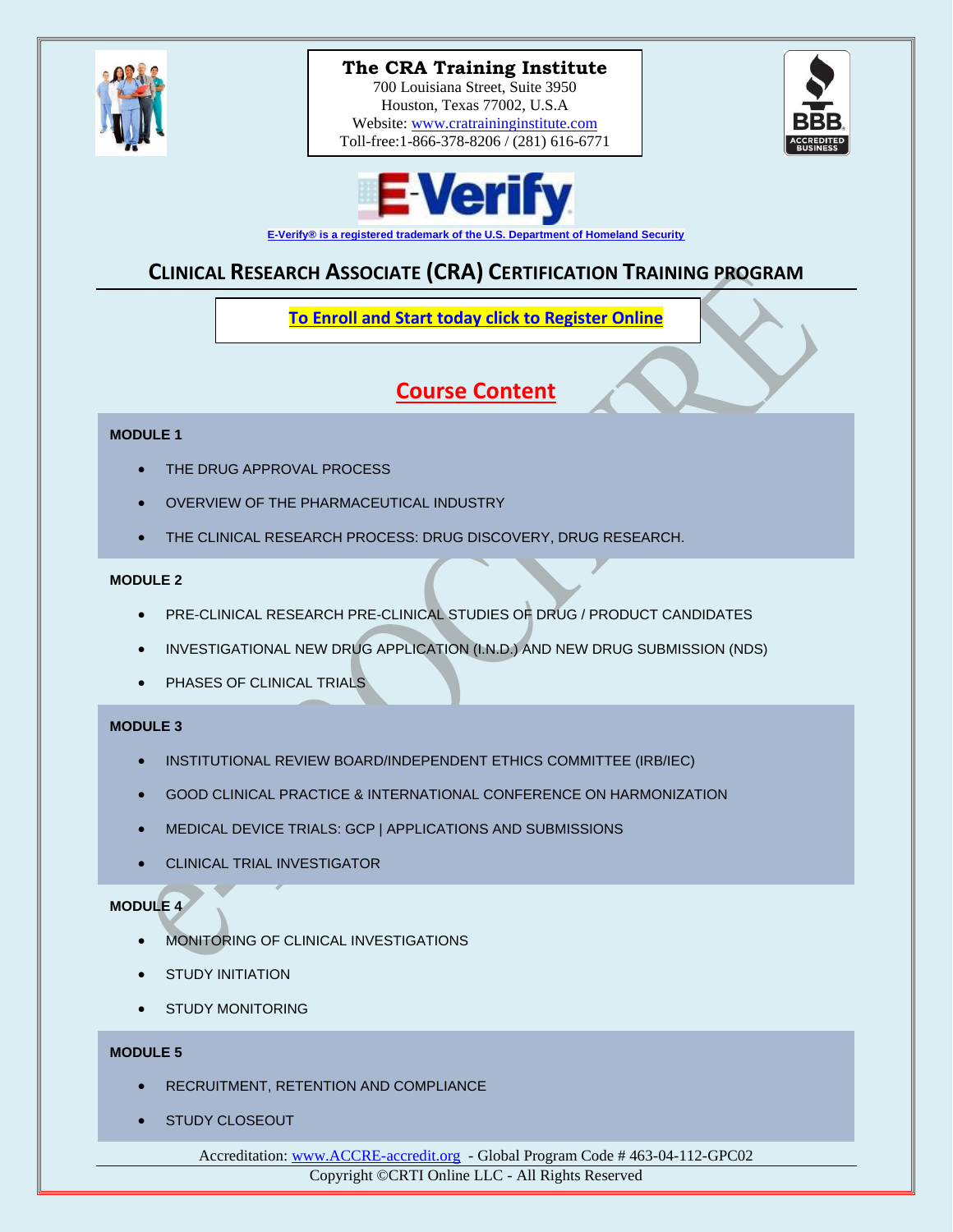

## **The CRA Training Institute**

700 Louisiana Street, Suite 3950 Houston, Texas 77002, U.S.A Website: [www.cratraininginstitute.com](http://www.cratraininginstitute.com/) Toll-free:1-866-378-8206 / (281) 616-6771



• COMPUTERIZED SYSTEMS USED IN CLINICAL TRIALS

#### **MODULE 6**

- CHOICE OF CONTROL GROUP IN CLINICAL TRIALS
- CLINICAL TRIAL SPONSOR
- CLINICAL TRIAL PROTOCOL AND PROTOCOL AMENDMENT (S)

#### **MODULE 7**

- CLINICAL TRIAL INVESTIGATOR'S BROCHURE
- ESSENTIAL DOCUMENTS FOR THE CONDUCT OF A CLINICAL TRIAL
- ADVERSE REACTIONS IN CLINICAL TRIALS

#### **MODULE 8**

- INFORMED CONSENT
- SAFETY IN CLINICAL TRIALS
- MEDICAL DICTIONARY FOR REGULATORY ACTIVITIES (MEDDRA)

#### **MODULE 9**

- INSPECTION STRATEGY FOR CLINICAL TRIALS
- AVOIDING FRAUD IN CLINICAL TRIALS
- FINANCIAL DISCLOSURE BY CLINICAL INVESTIGATORS

#### **MODULE 10**

- SAFETY PHARMACOLOGY STUDIES FOR HUMAN PHARMACEUTICALS
- RECRUITMENT OF VOLUNTEERS FOR CLINICAL TRIALS
- DRUG ADVERTISING

#### **MODULE 11**

- **GENERAL PRINCIPLES OF PHARMACOLOGY**
- PRINCIPLES OF PHARMACODYNAMICS, TRANSDUCTION AND NEUROTRANSMISSION
- KINETIC PRINCIPLES OF DRUG ADMINISTRATION (Pharmacokinetic)

#### **MODULE 12**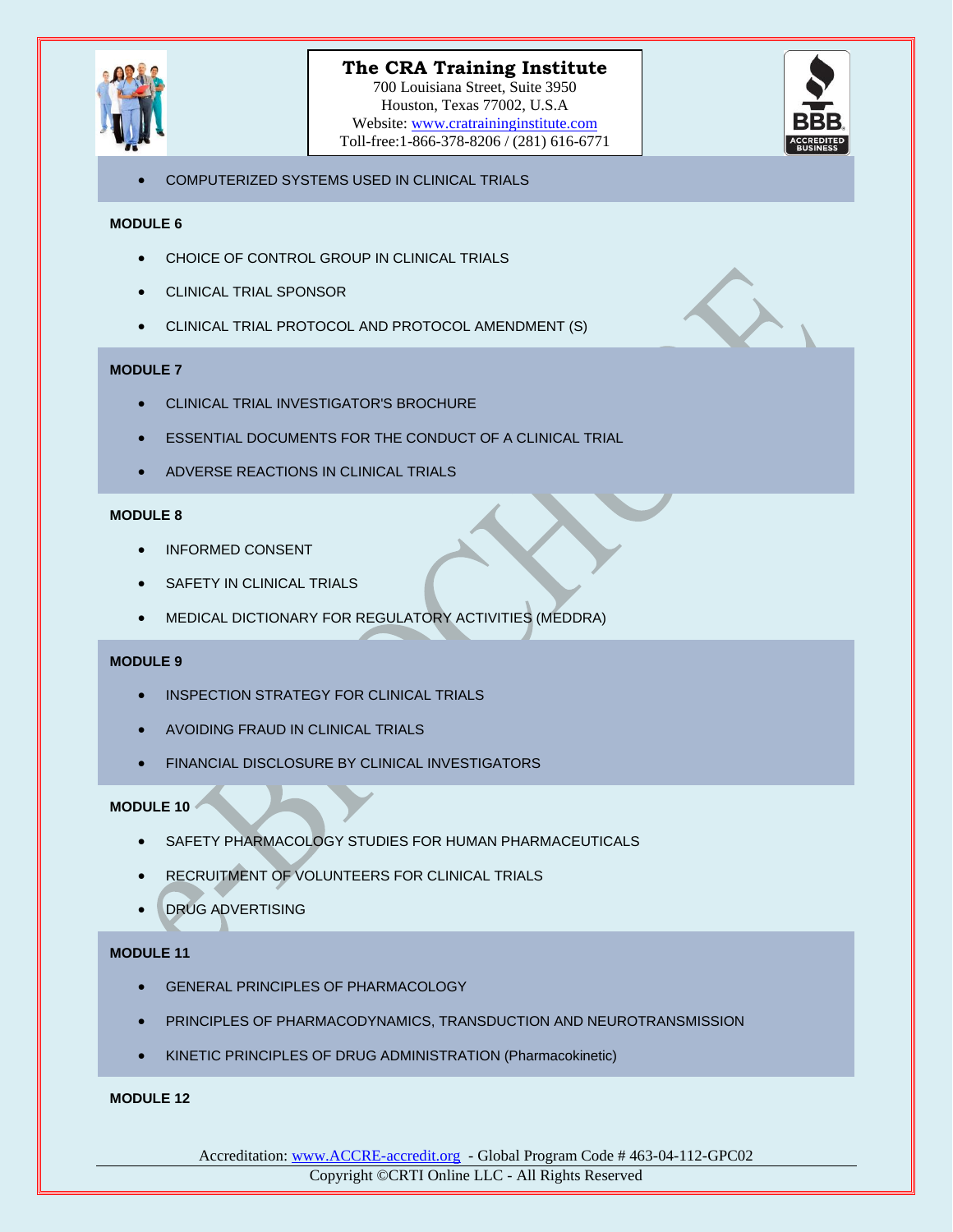

700 Louisiana Street, Suite 3950 Houston, Texas 77002, U.S.A Website: [www.cratraininginstitute.com](http://www.cratraininginstitute.com/) Toll-free:1-866-378-8206 / (281) 616-6771



- DRUG INTERACTIONS AND METABOLISM
- DRUGS ACTING ON THE SYMPATHETIC NERVOUS SYSTEM (ADRENERGIC DRUGS)
- **ANTIBIOTICS**

#### **MODULE 13**

- DRUGS AFFECTING THE COAGULATION SYSTEM
- **DRUGS USED IN TREATMENT OF ALLERGIES**
- TREATMENT OF CENTRAL NERVOUS SYSTEM DEGENERATIVE DISORDERS

#### **MODULE 14**

- DRUGS FOR THE TREATMENT OF VIRAL DISEASES
- CHEMOTHERAPY OF NEOPLASTIC DISEASES
- DRUGS ACTING ON THE PARASYMPATHETIC NERVOUS SYSTEM (CHOLINERGIC DRUGS)

#### **MODULE 15**

- DRUGS USED IN DERMATOLOGY
- CARDIAC GLYCOSIDES, ANTIARRHYTHICS AND DRUGS, USED IN ISCHEMIC HEART DISEASE
- HORMONES, VITAMINS, AND MINERALS.

#### **MODULE 16**

- HYPOTENSIVE DRUGS AND LIPIDS-LOWERING DRUGS
- OPIOID DRUGS
- NSAIDs NONSTEROIDAL ANTIINFLAMMATORY DRUGS

#### **MODULE 17**

- ONCOLOGICAL CLINICAL TRIALS
- HEALTH INSURANCE PORTABILITY AND ACCOUNTABILITY ACT (HIPAA)

#### Glossary of Terms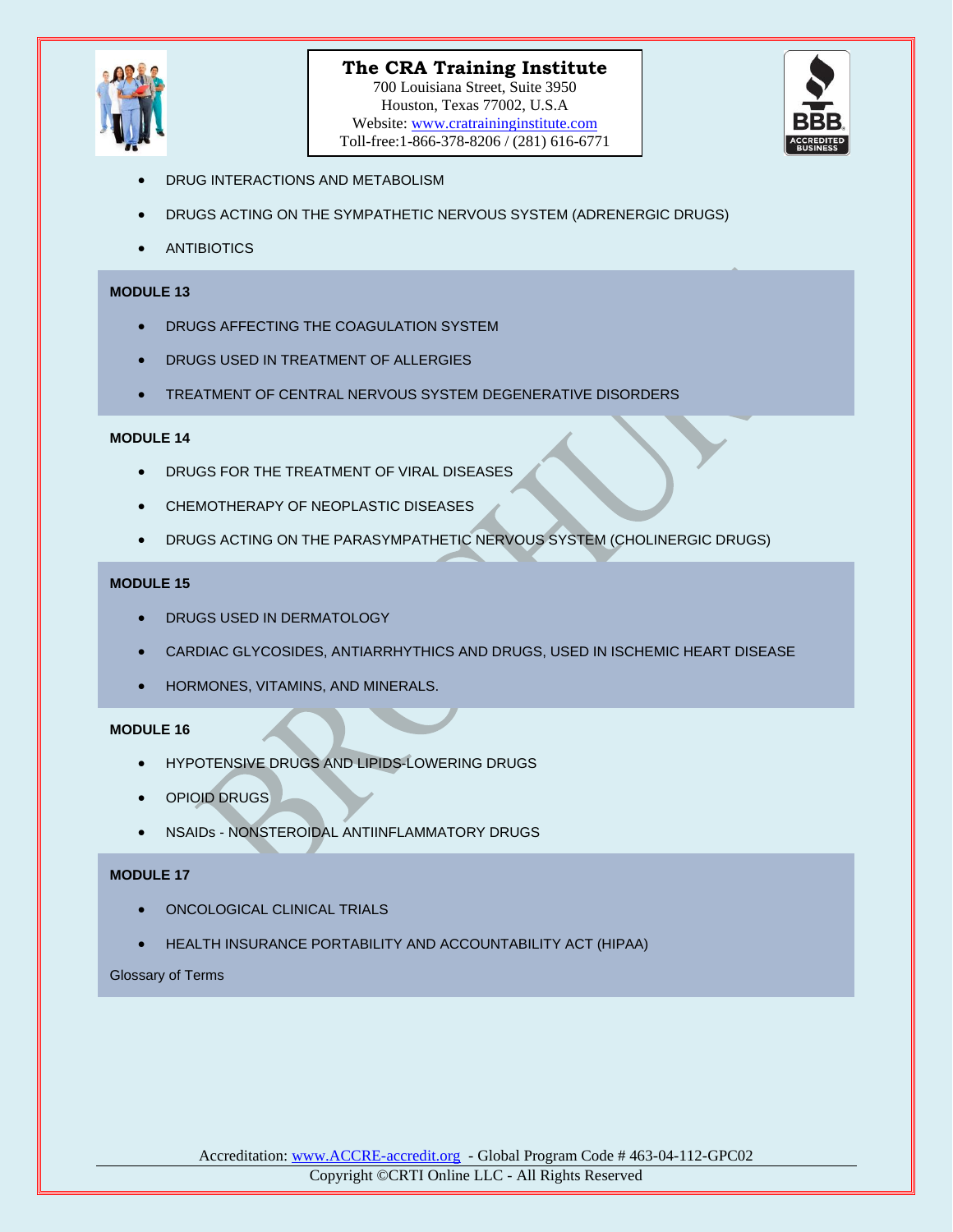

## **The CRA Training Institute**

700 Louisiana Street, Suite 3950 Houston, Texas 77002, U.S.A Website: [www.cratraininginstitute.com](http://www.cratraininginstitute.com/) Toll-free:1-866-378-8206 / (281) 616-6771



## **Career Opportunities**

Clinical Trials is a rapidly expanding field, creating exciting opportunities for trained professionals.

Graduates of this program are employed in both the hospital sector and research industries and can advance to project management roles. Both office-based and home-based positions are available. CRAs work in a broad range of research settings, including:

- Academic health centers
- Government agencies and departments
- Contract research organizations
- Private companies, such as pharmaceutical, biotechnology, and medical device firms

# **Course Delivery**

This CRA Certificate course can be completed entirely on-line while working with an assigned instructor. All of the materials you will require for the course are delivered online, so there is no need to purchase additional texts. You are at liberty to download and/or print the materials as necessary.

The material is divided into 17 Modules, each of which requires you to complete an exam and/or assignment allowing us to assess your comprehension of the material. Your performance will be based on the completion of your assignments, as there will be **no final examinations**. Upon completion of the course of study you will receive your Certificate of completion, which qualifies you for CRA positions in any company in the clinical research industry throughout North America, UK, EU, and Internationally.

You will also have an online instructor who will be monitoring your performance and providing feedback on your answers. Throughout the course, he/she will get to know each student very well and will be able to make a recommendation on your abilities to prospective employers. All our instructors are highly qualified individuals who are currently working in the industry, so this is also an opportunity for you to gain some inside knowledge on how these companies work, how to get through your internship, and how to stay employed after your initial internship/trial period.

### **Training Cost**

- Tuition fee **US\$1990.00** [\(visit website for current promotional discounts\)](https://www.cratraininginstitute.com/)
- Course materials and certificate **No additional charge**

### **Training Duration**

- Continuing Education Credits (CEUs): 250 hours
- 100% Online, Self-Paced Training Start Anytime
- Completion time 2 to 3 months studying part-time (2 to 3 hrs. per day).
- With intensive study... Actual completion can be as short as 3 to 4 weeks.